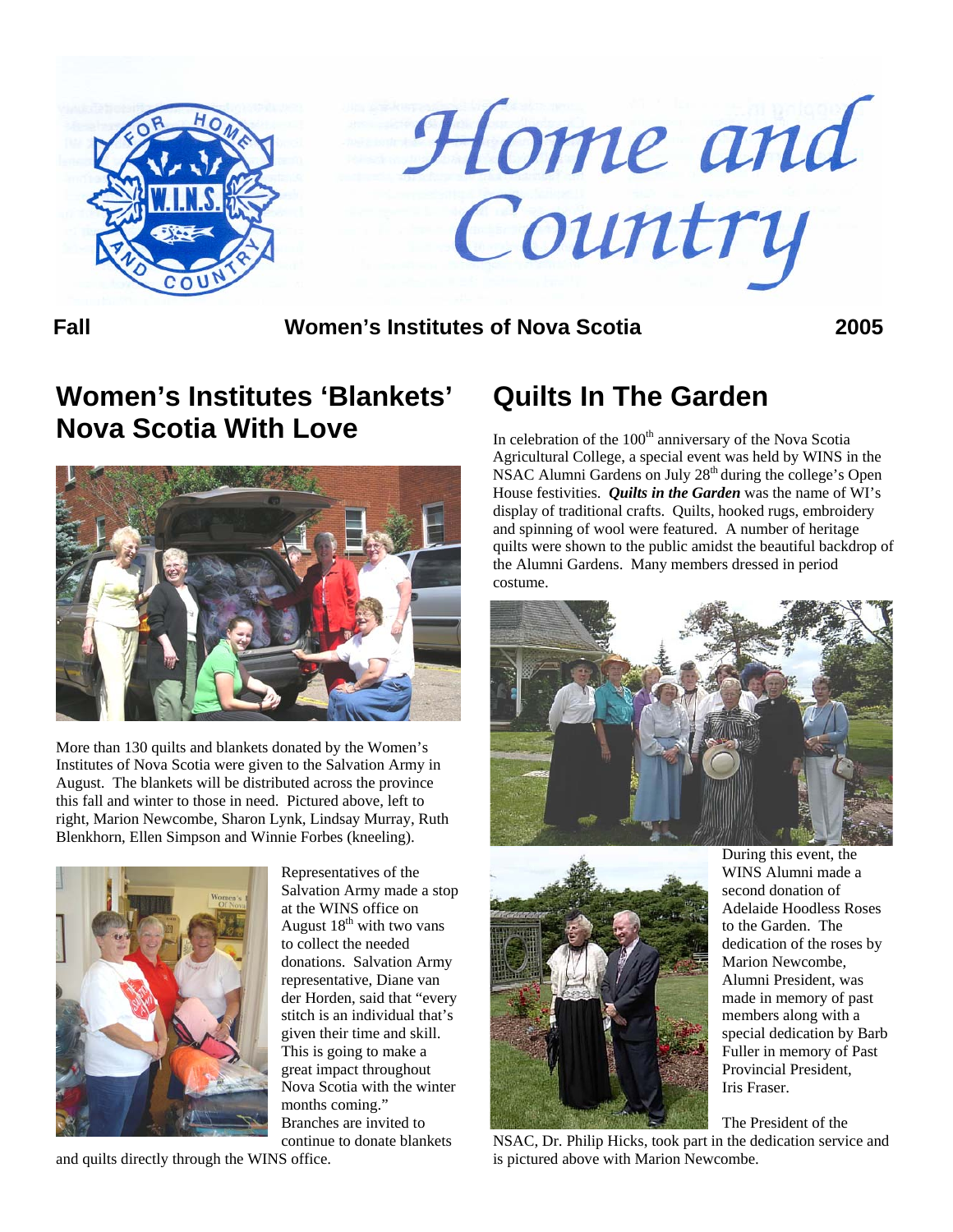## **AGM 2005 – A Huge Success!**

More than 170 delegates and friends of Women's Institutes

gathered in Sherbrooke for the Annual General Meeting on July 5th and  $6<sup>th</sup>$ . The AGM events kicked off with a tour of the historic Sherbrooke Vil lage Museum and a wonderfu l evening of local entertainme nt. Members who had never had



the opportunity to tour the Museum before were amazed. It was a treat to step back in time and discover a part of our heritage. Museum tour guides led members around the beautifully



restored village, wagon rides were offered and later in the evening, staff showcased many of the period costumes worn at the Museum. We owe a huge amount of thanks to the Sherbrooke Village Museum for their generosity and hospitality. We

encourage everyone to spread the word about this fascinating place – it's well worth a visit!

The next day, the St. Mary's Academy was the venue for the AGM meeting. A record number of delegates filled the school. Greetings from local government officials and representatives were made along with special greeting from ACWW Area President, Mildred Keith and FWIC Executive Officer, Lynn MacLean.

Ruth Blenkhorn's Presidents Report reminded members of the successes of the past year and gave thanks to all members for their hard work and commitment. Ruth also made special mention of the continued support of the Department of Agriculture and Fisheries.

Ruth introduced our summer student, Lindsay Murray. Lindsay, pictured at the right, has been extremely helpful at the WI office this past summer and we will be sad to see her go. She will be attending Nova Scotia Community College in Stellarton this fall. Good Luck, Lindsay!



Ellen Simpson, Chair of the Finance Committee, reported that WINS had finished the last fiscal year with a net

surplus. Ellen thanked everyone for their generous donations to our various funds and to the Every Stamp Counts Challenge.

The resolutions on the usage of salt on highways; power interruptions; pedestrian signals for the visually impaired; and insurance and assistance for community halls were approved as circulated.

Keynote speaker, Bob Frame, a past director of Sherbrooke Village, said that the province has more than 100 museums and that Sherbrooke Village Museum is the largest 'working'

museum in the province. He said that the museum is very important to the local economy and that many full and part time jobs are provided by the museum. He recommended that we should make use of our provincial museums and visit them frequently.

ACWW Area President for Canada, Mildred Keith, addressed the delegates and talked about the inner workings of ACWW and of her experiences in her travels for the organization. She said that the next triennial project for Canada will be a nutrition project in Tanzania. The next ACWW Area Conference will be held in 2006 in Saskatchewan.

FWIC Executive Officer for Nova Scotia, Lynn MacLean, thanked the delegates for the wonderful support for the FWIC Into the North project. She explained how the project was decided upon by FWIC and how the two Labrador communities were chosen. The project will continue to be conducted over the next three years. More than \$5000 in funds have been raised and many donations of clothing and supplies have been sent to Labrador. FWIC is looking at starting a phase 2 of this project that would see assistance going to northern communities in Western Canada.

A draw for the Nova Scotia Tartan Doll, donated by Joan M. Campbell of Tartan WI, was made. The winner was Marie Sanford of Lakeville WI.

The Pennies for Friendship March collected more than \$1040 for the fund. The Touch and Take table collected more than \$470 that will be put towards AGM expenses.

Past Provincial, FWIC and ACWW Area of Canada Presidents were recognized with presentations of single roses.

Committee chairpersons gave brief reports. Lauren Seaton, chair of the handcraft committee, announced that Ida Dimock of Three Cornered WI was the winner of the 2005 Handcraft Award for an embroidered item. She reminded everyone that next year's competition will be a hooked rug.

Ruth Blenkhorn gave a report from the scholarship committee announcing the winners of the two Family Scholarships (Caitlin Clem and Weldon Fraser). Joann Cory, chair of the membership committee announced that the winner of the 2004- 05 Reach for the Stars Award was Burlington and District WI. Rev. Freda MacDonald, a new member of Bickerton WI, was the winner of the free registration to AGM.

Sharon Lynk, chair of the program committee encouraged members to continue to pursue programs under the topics of environmental issues, agriculture and our health. Yvonne Kennedy, chair of the editorial committee encouraged members to keep sending articles and photos for the newsletter.

Coni Murray, chair of the rural issues committee announced that the Nappan Experimental Farm would remain open and that WI has representatives on many agricultural committees. Winnie Forbes, chair of the nominations committee made a special mention of departing board member, Joan McNeil. Winnie reported that Goldie McDow would be taking Joan's place as the new Hants West District Director.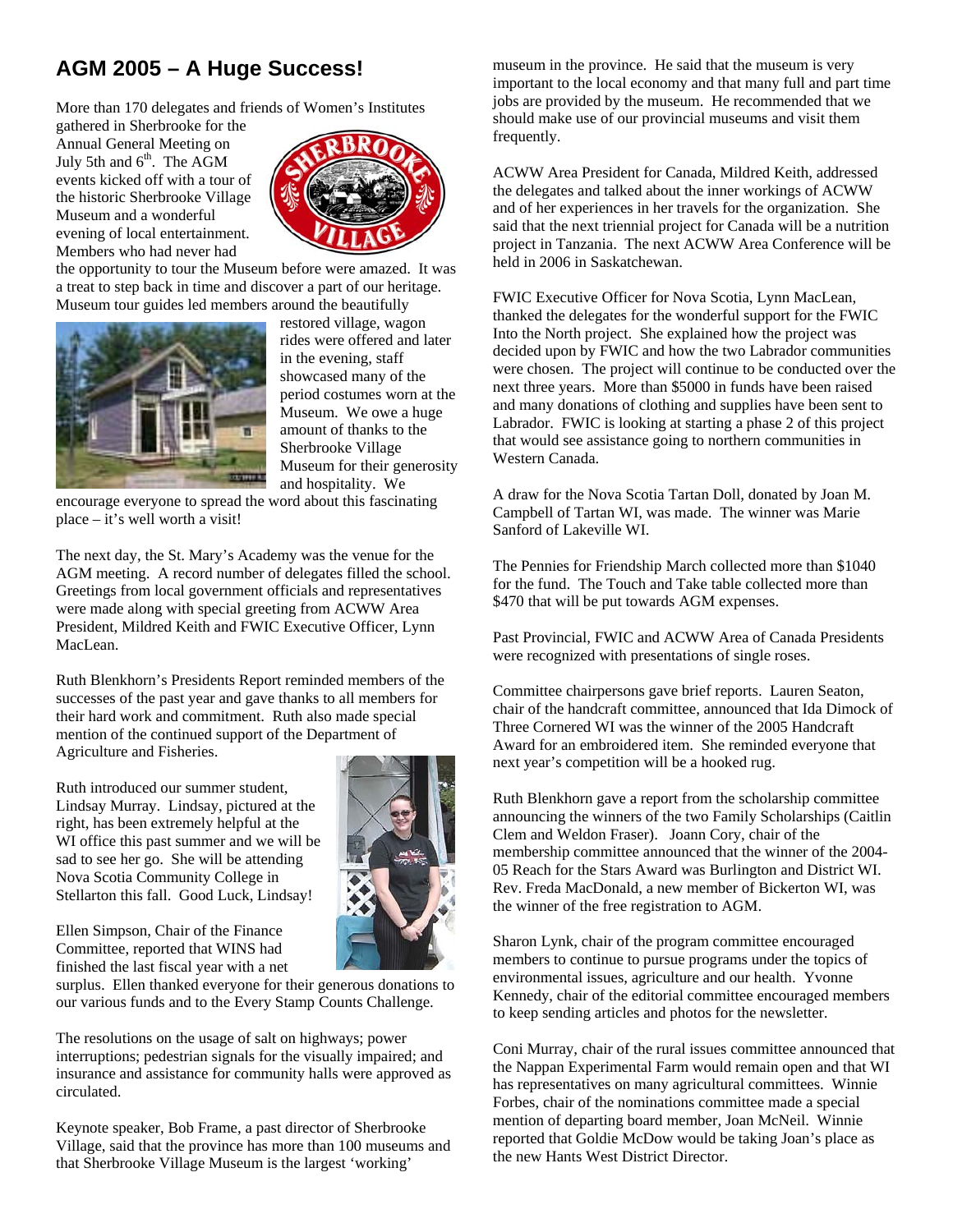The Provincial Convention 2006 planning committee presented a preview of what to expect in Truro next July  $4<sup>th</sup> - 6<sup>th</sup>$ . The theme of the Convention will be 'We Can Do Anything!' and workshops and bus tours are being planned for the delegates to enjoy. Also, more than 50 delegates from West Virginia will be taking part in our Convention.

The new 2005-06 Board of Directors was installed by Mildred Keith. Ruth Blenkhorn expressed everyone's heart-felt thanks to the members of Guysborough District for hosting such a successful and well-planned Annual General Meeting. Guysborough District Director, Aleah Lomas Anderson and the Guysborough District members were given a round of applause for their exceptional work.

## **WI Songbird to Launch Music CD**

If you are a WI member in Nova Scotia, then you are probably familiar with the music of Susan Ueffing. Susan is a member of the Delhaven and District WI and has been sharing her wonderful musical talent with WI for many years. This October, Susan will be launching a new music CD as a fundraising project for the Women's Institutes of Nova Scotia. The tentative date for the launch party is October  $15<sup>th</sup>$  and it will take place in the Valley area. Tickets for this very special event will available soon. Contact the WINS office for more information.





Pictured above are a few of the very talented quilters and members of the Fox Brook WI at their recent quilt show. Pictured left to right, back row, Marlene Sinnis, Etta Hirtle, Marlene Langille, Joyce Findlay, Mary Smith, Joan MacKay; front row, Carol Grant, Lou MacDonald and Gerry Crockett.

## **Remarkable Family Dogs**

A Canadian book author seeks stories about remarkable family dogs, past and present! If you have a 'remarkable' story to tell about an amazing family pooch, call 416-778-5300 or email **Alexa DeWiel** at [besteverdog@yahoo.ca](mailto:besteverdog@yahoo.ca) or you can write to Alexa at 314-678 Broadview Ave., Toronto, Ontario M4K 2P2



### **Focusing on Farm Health and Safety Research – discussion forum seeking farm women's input**

The research group Women's Health in Rural Communities (WHIRC) would like to invite Maritime farm women to join in a discussion forum on agricultural health and safety, Saturday October  $15<sup>th</sup>$ , 2005. The fall forum will take place at AgriTECH Park (Nova Scotia Agricultural College), Truro, NS from 8:30am to 5:00pm; lunch included. This day long event will provide farm women the opportunity to voice their opinions and shape WHIRC research into rural health and safety. There is no cost to register but advanced registration is required. All are welcome to attend; however, in a special effort to encourage young farm women attendees, a limited number of travel subsidies are available. For more information about registration or travel subsidies please contact the Rural Research Centre, NSAC (contact information below).

Women's Health in Rural Communities (WHIRC) is a research partnership between the Nova Scotia Agricultural College, Dalhousie University, and the IWK Health Sciences Centre. Funded through a five-year Canadian Institutes for Health Research (CIHR) grant, the WHIRC team is devoted to studying issues surrounding the health of young rural women (between the ages of 19 and 39). There are three broad themes of WHIRC research which include: rural health and safety, community resilience, and mental and emotional health. The fall forum is an initiative that specifically addresses the rural health and safety theme.

Placing farm health and safety as a WHIRC research priority stems from evidence that ranks farming as the third most hazardous occupation in Canada. Farming is also linked with an alarmingly high number of child fatalities. In addition to the physical health risks associated with farm life, decreased access to health care, school closures, rural depopulation and economic instability are changing rural communities and impacting on farm health and well-being. Your opinions are valuable to this research, come join the discussion!

Further information:

Rural Research Centre, Nova Scotia Agricultural College Phone: (902) 893-6227 (please leave a message) E-mail: [KMACNEIL@nsac.ns.ca](mailto:KMACNEIL@nsac.ns.ca) Fall Forum Website: <http://nsac.ca/fallforum/>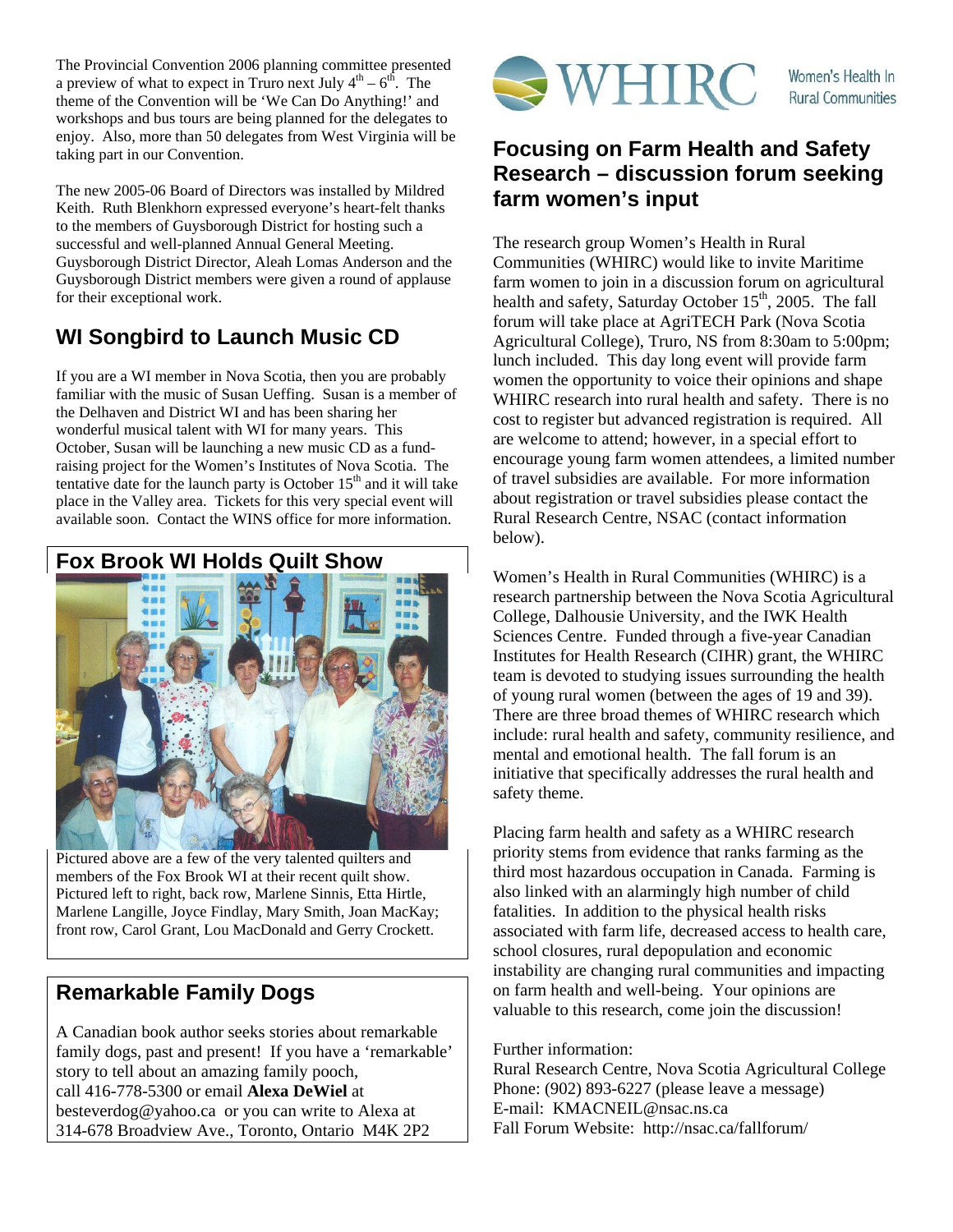## **Dropping In on the Branches…**

### **Central Area**

**Belnan** members invited a representative from the Continuing Care office in Shubenacadie to discuss health care issues. Memorials are being written for the Memory Book on two past members, Peace Parker and Myfanwy MacRae. Donations were made to the new Resource Center in Elmsdale and other funds. Plans were made to meet with twin branch, **West Brook-Halfway River** in Debert. Roll call included ways to cook unusual vegetables…**Enfield** donated to the Into the North project and planned for their  $49<sup>th</sup>$  anniversary celebration. Congratulations! Resolutions were discussed and voted upon. In May, a member's daughter that had worked in Northern Labrador talked about the conditions in Sheshatshiu and Hopedale, the two communities being assisted by the FWIC project, Into the North. Hearing first hand about the hardships of these communities and the people who live there helped the members understand the great need. Roll call was to name an interesting place in Nova Scotia and to name a vegetable or flowering plant that does well in your garden…**Hardwoodlands Junettes** members have been busy fundraising for the community and collecting baby and personal care items to donate. During WI Week 2005, they invited **Hardwoodlands Sr.** members to join them for their 30<sup>th</sup> anniversary celebration. Congratulations! Four members were presented with life memberships. Mary Ann Grant, a life membership recipient, spoke on her mission trip to Cuba. She has graduated with her MsDv in Theology. Congratulations, Mary Ann!...**Hardwoodland Sr.** members enjoyed a program on Eggs. Roll call was to name a favorite vegetable and how to serve it. Members also

had a program on Diabetes, donated funds to 4-H and Hants East Rural High School and cleaned the community hall…**Martock Windsor Forks** enjoyed a presentation by Tara Schofield, granddaughter of member, Jean Schofield. Tara was sponsored by the branch in the Princess Windsor competition and received the position of first lady in waiting. Jean Hall also presented a humorous monologue on the many 'falls' in life. Resolutions were discussed, plans were made for the Adopt-A-Highway cleanup and made plans to teach members how to quilt. In May, 'Calendar Girls' movie was viewed. Plans are being made to celebrate the branch's 92nd anniversary in September!...**North River** members are creating alphabet scrapbooks for pre-schools…**South Rawdon** members enjoyed an armchair trip to St. Martins. Plans are being made to design their branch banner. A program on "All About Food" was presented in May. Members learned about the many useful food products that are grown or come from animals. Roll call was answered with donations to the Into the North project…**Tartan** enjoyed an interesting program on the customs and issues facing the people of Guiana. A 'refresher' on the WINS handbook was held in April along with a discussion on the resolutions. A program in May looked at the Canadian Immigration Program and plans were finalized to meet with their twin branch, **Chelsea**, in June…**Upper Nine Mile River**, after much discussion, has made the difficult decision to disband after many years of serving their community and beyond. Some of the members have decided to join WINS as Members-At-Large so that they can still continue to keep in touch with the organization and attend District and Provincial meetings…**West Brook-Halfway River** members held a shower for a fire victim and made plans to meet with their twin branch, **Belnan**. In May, they held their annual meeting

and reviewed the past year. Roll call was answered by naming a flower and some facts about it…**West Pugwash** report that each year they make a quilt that is given to a community member who may have experienced a traumatic event such as a house fire. Roll call was answered with a quilt pattern name and an interesting fact about the pattern.

### **Eastern Area**

**Bickerton's** April program was presented by Aleah Anderson and Betty Reid on 'What is Happening for AGM'; in May they elected new officers, gave donations for a new furnace at the hall and for a scholarship. Members are working on AGM kit bags and have made two baby quilts and two Quilts for the Homeless…**Bridgeville** had an interesting program presented by Tracey Johnson, Correctional Officer at the Women's Prison in Truro. She talked about the programs offered and structured living environment. In May, a potluck supper was held and members made 51 Comfort Dolls for Africa. In June, a shower for the Into the North Project was held and slips and blooms were collected for the auction…**Caribou** held their March meeting at the Oddfellows Senior Home and were entertained by the Harmony Ladies Barbershop singers. Members have started a hooked rug project. In April, members wore Spring Bonnets. Book club night discussed "The Notebook", and members made plans for the Spring meeting. In May, resolutions were discussed and a Story Sack was put together for the Library. Plans were made plans for the Float for the Lobster Carnival… **East River St Mary's** enjoyed a program on the founding of the Women's Institutes and the Mary Stewart Collect. The April meeting featured gardening and each member was given a package of seeds from Vesey's. Members are working on Blankets for the Homeless and the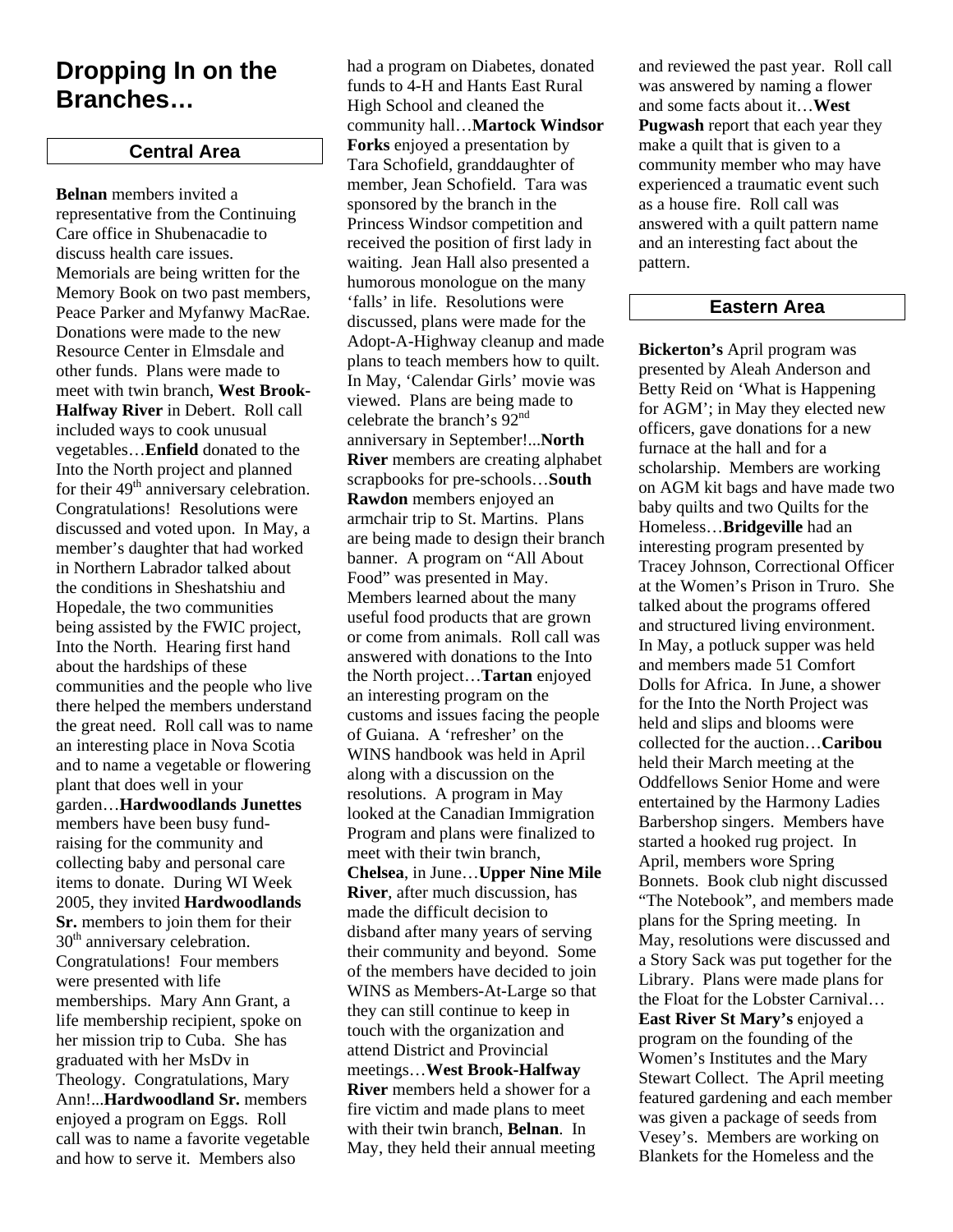Into the North Project. In May, members discussed the Kyoto Accord; global warming; conservation of energy and electricity…**Fox Brook** invited speaker, Monica Williams, from Valley View Villa Seniors Complex. They made plans for a Ham and Salad take out and a visit with twin branch, Lyons Brook. The May, guest speaker was Heather Facey who spoke on her trip to Korea and Thailand. Members are making plans for a Tea & Quilt with proceeds for vinyl siding on front of the hall… **Garden of Eden** enjoyed a program by Mary Ross on painting Ukrainian Easter Eggs. Other programs included Napkin Folding, Quiz on Sewing and "Famous Women in Canada". Five bags of quilts, blankets and knitted goods have been made for the Homeless. Donations have been made to the Kidney and Heart Funds, Pictou Honors Choir, IWK, Thorburn School and Pictou Exhibition… **Homeville** members enjoyed a program presented by District Director, Yvonne Kennedy, on "Volunteers - The Heart of the Community". Highlights included the Alphabet Scrapbook delivered to Gowrie School. The creation of a Branch Banner was discussed. The April program was presented by Rae MacKilop, Glace Bay Cancer Society. She explained importance of "Sun Sense", diet and exercise. Members made plans to attend AGM. Personal care items were given to the Transition House Men's Shelter in Sydney. June's speaker was member, Winnie Peach, who talked about ground and surface water, water tables, aquifers and how strip mining leaves pits of acidic water…**Indian Harbour Lake and Jordanville** made plans for a Graduation Party, the Spring Rally, and for AGM. Quilts are being made for the Homeless…**Middle River - Gairlock** members, despite stormy weather in March enjoyed a story about St Patrick's Little Leprechaun who was using leaves and tulip

flowers for an umbrella. Members packed baskets for shut-ins and the elderly. In April the resolutions were discussed and two members attended the Provincial Volunteer Supper. Donations to schools, plans to meet with our twin branch, plans for the Valley View Seniors Picnic, and plans to host our twin Branch were made… **New Town - Denver** enjoyed speaker Kaleja Archibald, who spent three years teaching computer and English in Japan. Baby items for the Into the North project were collected and plans were made for AGM. A new resident to the community, Annikee Thompson, from Johannesburg, South Africa, told us how lucky we are to live in Nova Scotia. Members are working on a branch banner and making preemie caps…**Port Hilford** reviewed the branch's work over the past year and made plans for the AGM. They plan to paint at the community centre…**Point Edward**  members donated to local Graduates. Quilts were finished and sent to Talbot House…**Sherbrooke** enjoyed a program by Ellie Burton on the St Mary's Youth Initiative. A program in April was presented by Lillian Jordan on Household Hazardous waste and using non-toxic alternatives. Plans for a flea market and pantry sale were finalized. Members catered to a Legion dinner and in June, went out to supper. Mona Anderson was presented with a Life Membership…**Springville-Island** invited a speaker from the Pictou Landing Reserve who told about life on the reserve. The reserve has its own school, medical center and church. The speaker demonstrated how to make small gift boxes from porcupine quills and birch bark. In May, twin branch, **MacPherson's Mills** was invited to join them for supper and a program on Collecting, Polishing and Cutting Rocks.

> Respectfully submitted, Jo-Anne Smith Pictou District Director

#### **Southern Area**

**Barss Corner** members had an armchair tour of Israel presented by one of their members. They donated to the IWK Telethon and continued to work on the possibility of having a Nurse Practitioner in the New Germany area. Unfortunately they did not have a delegate for the AGM…**Chelsea** had a guest speaker from the Dept. of Health to talk about Home Care, Long Term Care and Adult Protection Services. They presented cheques to 4 local teens going on an exchange trip to Quebec. They prepared and delivered 40 Easter Baskets to Seniors and Shutins in the community. Members had a work party to work on various projects and had a night out at a local restaurant…**Kempt** had programs on keeping and storing foods safely and one on how little we know about the oceans and reviewed some well known facts about oceans and their contents. They had a representative from the local Tourist Bureau to talk about the move to another facility. They donated to Queens Fair Association building improvement fund and Canada Day celebrations. Members gave money towards rewiring the community hall and installed a new front door and made some necessary repairs to the hall. They also donated a 4-H Trophy at the County Fair, met with their twin, **Tupperville** in Annapolis and made plans for another Penny Auction in October. They completed their Adopt-A-Highway program for the Spring…**Lunenburg** had a program on preparing Nutritious Meals on Wheels and had an IWK Baby Shower. Members donated to the provincial scholarship fund and the IWK Telethon. Plans were made to entertain Twin Branch **Lockhartville**…**North Brookfield** had a Dietitian present a program on Canada<sup>1</sup>s Food Guide. They had a program on the Mary Stewart Collect and learned what it meant to the members. Councilor Doug Adams presented an update from the Region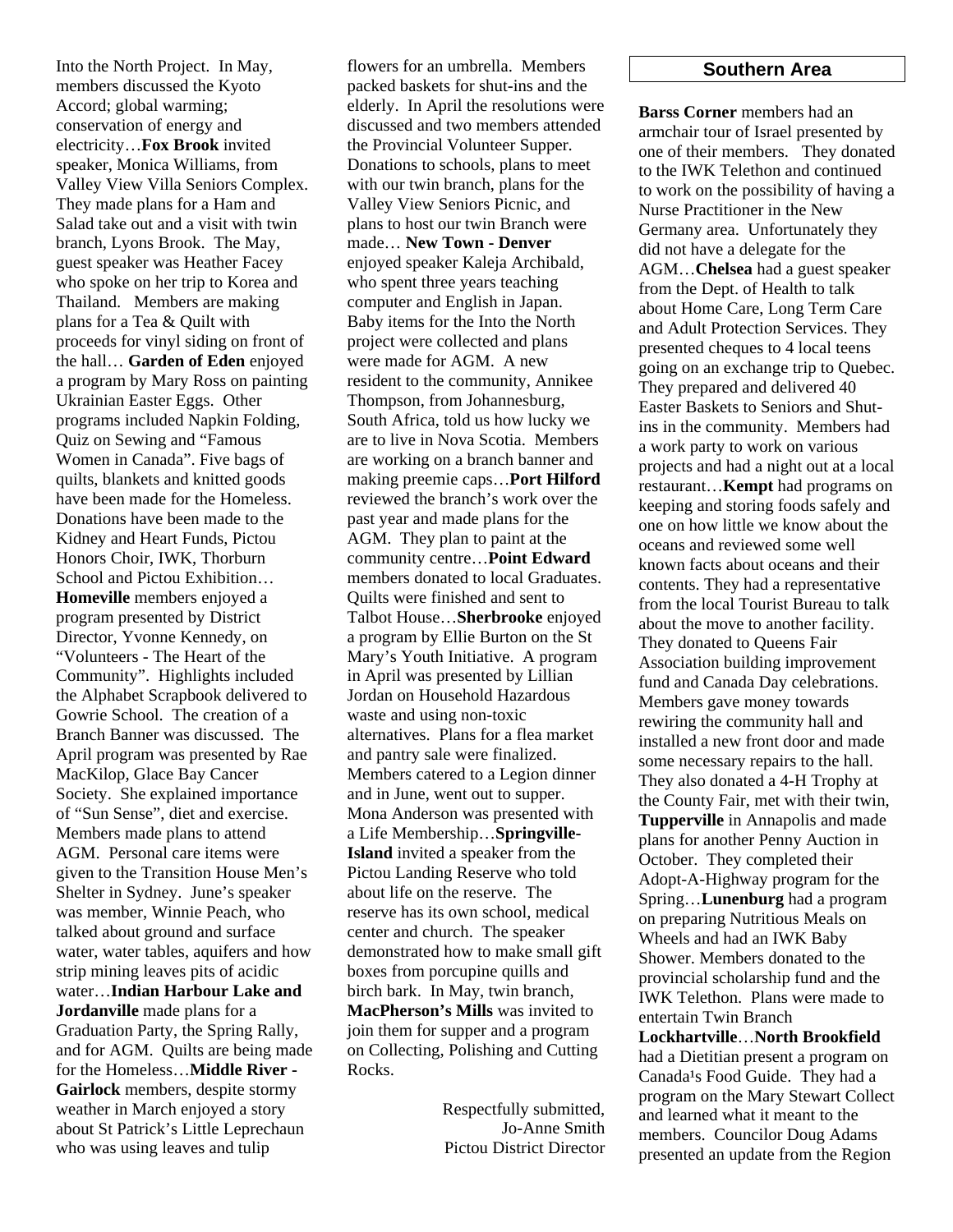on projects, grants available, and gave an update on the Broadband Internet Service in the area. Members donated to Canada Day Celebration, and other community projects. They hosted the Spring Executive and took part in the Adopt-A-Highway program. Plans were made for a branch banner for Convention 2006…**Parkdale-Maplewood** members had a discussion on how agriculture has changed over the years. They made plans to have a baby shower for the IWK and discussed the Spring Executive…**Sable River and Area** had programs on a Canadian-Chernobyl report, the plight of Mayan Indians working on a coffee plantation and also a program on 'Lockport as I Remember it'. They held a St. Patrick's Day Tea, made blankets for the homeless, and made clothing for the FWIC Into the North project. Plans were made for a Branch Banner, they hosted a Tea to support a Chernobyl girl, and planned to provide a toilet facility plus supplies to a Mayan Village School. Members donated a \$250 bursary to a student and provided knitted items to the IWK. Members entered the July 1st parade in Lockport…**Waterloo** members had a program on Nursing in the Canadian North. They held a Pot Luck Luncheon to celebrate everyone's Birthday. Members made plans for a Tea to be held in May and planned to meet with their Twin Branch in the fall.

> Respectfully submitted, Lauren Seaton Queens District Director

#### **Western Area**

Congratulations to **Cambridge** who celebrated their 85th anniversary, **Burlington and District** 19th anniversary and **Weston** their 73rd. What great milestones for these branches!

**Margarestville** and **Spa Springs** held a late winter tea where a portion of the funds were given to their district to help defray any upcoming expenses. **Margarestville's** twin **Weston** was in attendance. **Margarestville** is busy preparing for their August weekend. **Margaretsville** and **Spa Springs** visited **Weston** at their closing meeting. **Paradise** is working on the community flower garden. The group will be demonstrating quilting at the County "400 year" Celebration. The ladies learned about female poets under the direction of Phyllis Nixon and Virginia Lee. **Tupperville** ladies have been busy making plans for their strawberry supper, yard sale and the art show and tea. The ladies have many items ready for the IWK. Isabel Chipman issued the challenge at the June meeting, "What is the one tonne challenge?" **Spa Springs** welcomed a Board member from the Railway Museum, Middleton. The ladies held a successful plant and coffee party in May. **New Tusket** ladies knotted three quilts for IWK and one for the homeless. The ladies are busy preparing for a tea in August in support of the Acadian Festival. Congratulations to Phyllis Stewart who was chosen volunteer of the year! Karlene Gale did a program on the game "Outburst". Roberta Journeay spoke about her months in Thailand teaching English. At their outing in June they were pleased to meet a couple from Wales. The lady belonged to WI in Wales. **Blomidon** welcomed a speaker from Chrysalis House. The group donated bags of materials for the home. The **Blomidon** ladies were busy making plans for next year at their May meeting. In June the ladies went to a new restaurant in the area and had an auction. **Burlington & District** held a lively night in April when Wavey Brace did a program on Newfoundland. The ladies all became members of the Royal Order of Screechers (kissed a frozen mackerel). They believe they are the only Newfoundland WI Branch in Nova Scotia. Congratulations! In May John Dow spoke to an

interested group on the pandemic. Jainelle Gray spoke on proper care of medicine. The Roll call was the many uses of vinegar through research of Elva Pinch. In the spring **Canning** ladies gave gift baskets to the sick and shut in. Roll call in May was remembering "Our Moms". As the **Canning** Branch has so many memories of their years in WI Pauline M, Mildred P. and Jean did a program on scrapbooking. **Delhaven and District** held an auction in March where proceeds went toward purchasing quilts for the homeless. In May **Grand Pre** had completed six quilts. They welcomed Sylvia Peters in June when she spoke on a two week trip to Romania. **Lakeville** welcomed three guests from VON Kings Hospice Foundation in April. Karen Frank, Sr. Lab. Technologist, VR Hospital graciously received 726 finger puppets, 20 preemie bonnets, 1 cancer turban and 1 toe sock. **Lockhartville** reviewed the new food guide under the direction of Faye Singleton. Marion Fuller presented a program entitled "Why Peanuts? Why Not?". **Medford** has been collecting layette items for the Into the North project. **Port Williams** has decided to help financially with the repairing of Planters Monument. The ladies filled tote bags for caregivers. The **Port Williams** ladies are starting to make plans for a fall fashion show. Leta Ells, **Sheffield Mills and District** spoke on All About Food - Agriculture Food Facts! In April the ladies learned first hand about autism. The ladies welcomed Debbie Morrison who spoke on living in Qatar. **South Berwick** enjoyed a program on the work of the Chaplin at the local nursing home with special guest Elizabeth Johnson. Roll Call was "Hugs". The branch is sponsoring a young lady for Gala Day. **Weston** learned how to make all occasion greeting cards. In May the owner of Angora Hill Farm was guest speaker. Many branches throughout the western district gave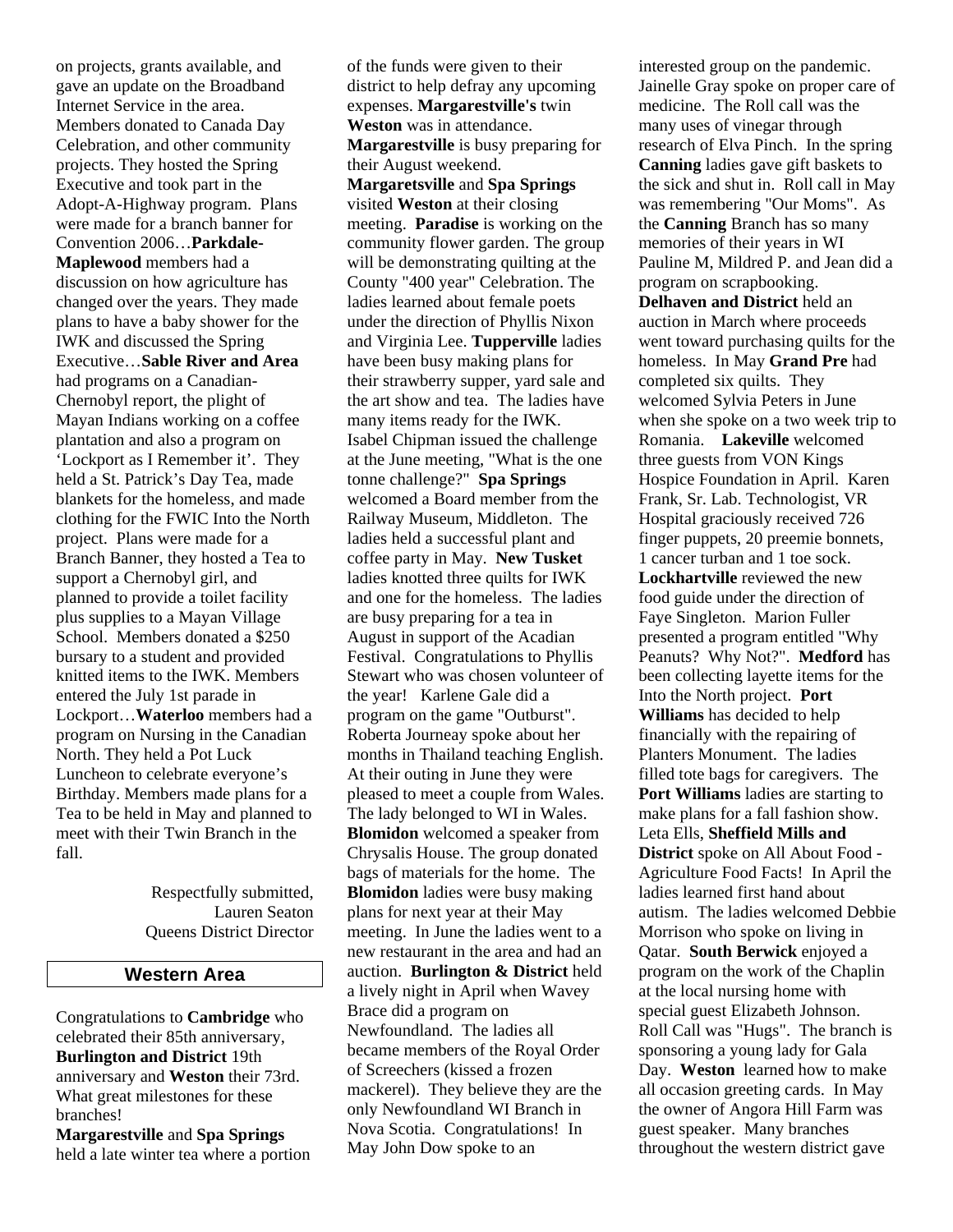donations to various organizations and have helped in so many ways. That is what Women's Institute is all about! I hope that you have all had a pleasant summer. It is my wish that you have a successful year in Women's Institute.

> Respectfully submitted, Ellen M. Simpson Annapolis District Director

### **Would You Like to Help Staff the WINS Booth at AgCot?**

Each year, WINS has a display featured at the AgCot Discovery Centre at the Maritime Fall Fair. We are presently looking for volunteers to help staff the booth. The dates of the display are October  $12-16^{th}$ . If you can assist, please contact the WINS office immediately. This is a wonderful opportunity to promote the Women's Institutes, our connections with the agricultural community and our current projects.

### **WINS Alumni to Meet**

Are you a past WINS Board Member? If so, did you know that you now qualify as a WINS Alumni member?

The 2005 WINS Alumni Annual meeting will be held on September 17<sup>th</sup> in **Parrsboro** at the Fundy Geological Museum. Lunch will be held at the Glooscap Restaurant and a tour of Ottawa House will be featured along with a business session.

Please register by September  $12<sup>th</sup>$ . Contact **Thelma Gilbert** at 902-254-2019 or email [etgilbert@ns.sympatico.ca](mailto:etgilbert@ns.sympatico.ca)

## **October is Friendship Month**

Is your branch or district doing something special in October? Why not consider bringing a friend to a meeting or holding a public workshop or information session. This is a great way to promote WI and to increase your membership.

## **2005 Family Scholarship Winners**



**Caitlin Clem**

Caitlin was sponsored by the Burlington and District WI and will be attending Bishop's University this fall. She plans to take her Bachelor of Arts and major in English with the goal to have a career in journalism.



**Weldon Fraser** 

Weldon was sponsored by the Churchville WI and will be attending Carleton University this fall. He is enrolled into the Bachelor of Arts program and plans to study the history of Art and the Masters. His dream is to become an art dealer.

### **Indian Harbour Lake – Jordanville WI Celebrates Graduates**



Each year, the Indian Harbour Lak e Academy. This year, pictured above, – Jordanville WI hosts a grad party for the graduates of St. Mary's the graduates included Tyler Mahar, Jeremy Stevens, Candace MacIntosh and Geoff Goesslin. Pictured below is Walter

, Anderson Duggan, retiring Principal of St. Mary's Academy and Cathy branch



vice president. The school was the venue of the 2005 AGM in Sherbrooke.

## **Hardwoodlands gnize Junettes WI Reco Life Members**



This February, four members of the , Darlene Fraser, Carol Versteeg District Director Joann Cory, Mary Hardwoodlands Junettes WI branch were recognized with life memberships. District Director, Joann Cory attended the presentation. Pictured above, Anne Grant and Enith Thomas.